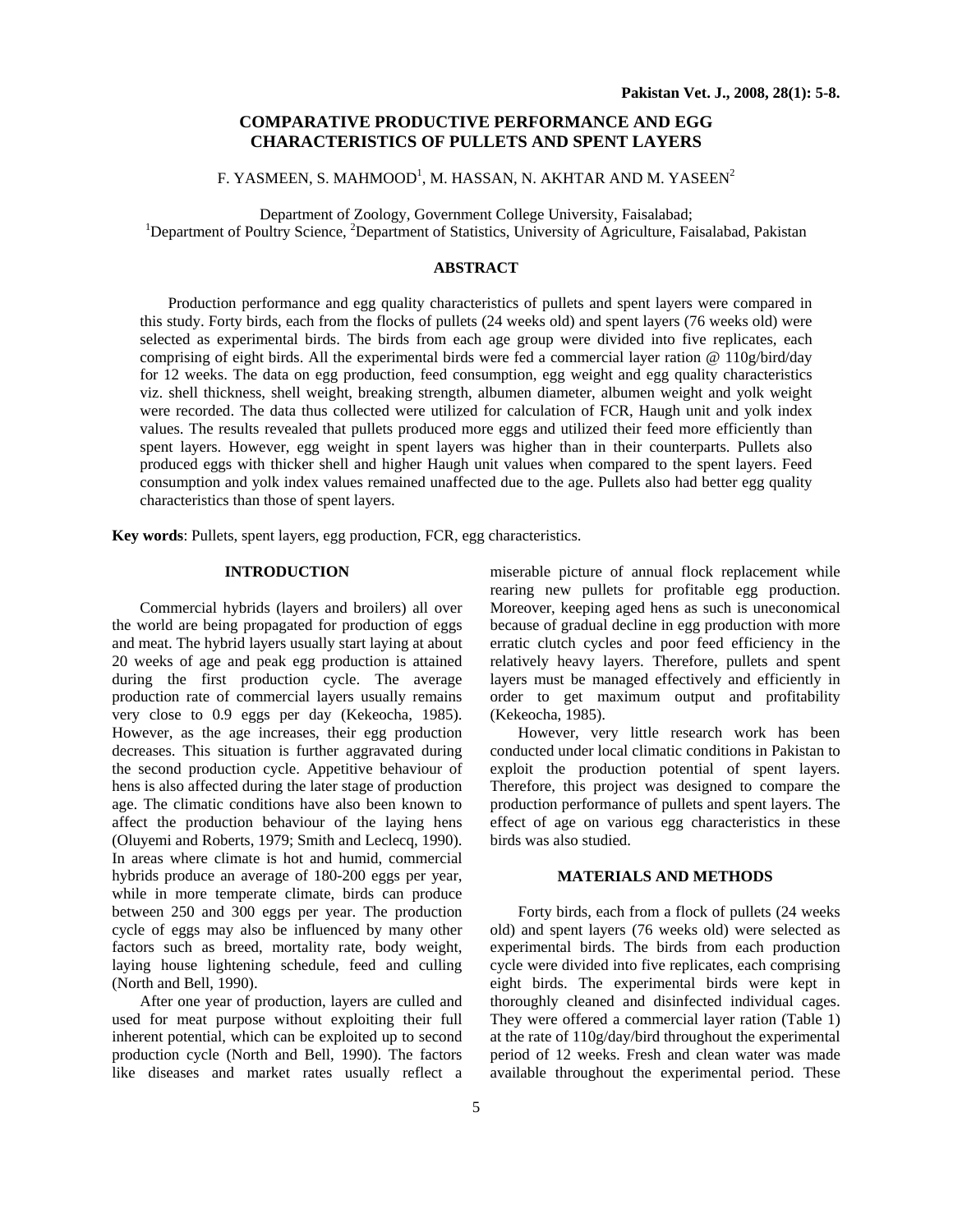birds were maintained under the same managemental conditions. The temperature was maintained at about 24-26°C, while the relative humidity inside the experimental room varied between 50 and 60%. The birds were provided light for 16 ½ hours daily.

**Table 1: Ingredients and chemical composition of the commercial layers ration** 

| Ingredients                     | <b>Ratio</b> |
|---------------------------------|--------------|
| Yellow corn                     | 40.50        |
| Rice                            | 20.00        |
| Rice polishing                  | 7.50         |
| Soybean meal                    | 6.70         |
| Cotton seed meal                | 1.50         |
| Corn gluten 60%                 | 6.10         |
| Fish meal                       | 5.30         |
| Di-calcium phosphate            | 2.70         |
| Limestone                       | 7.00         |
| <b>Molasses</b>                 | 2.20         |
| Vitamin/mineral premix          | 0.50         |
| Total                           | 100.0        |
| <b>Chemical composition</b>     |              |
| Crude protein $(\%)$            | 16.04        |
| Metabolizeable energy (Kcal/Kg) | 2802         |
| Vitamin A $(IU/Kg)$             | 3000         |
| Calcium (%)                     | 3.50         |
| Potassium (%)                   | 0.74         |
| Crude fiber $(\%)$              | 3.73         |
| Lysine $(\%)$                   | 0.76         |
| Methionin (%)                   | 0.37         |

The data on weekly feed consumption, egg production, egg weight and mortality, if any, were collected to calculate the feed conversion ratio (FCR) for birds of the two groups on the basis of per dozen eggs or per Kg egg mass produced. Random samples of three eggs from each replicate were taken weekly. The eggs were broken to check their quality characteristics i.e. breaking strength, shell thickness, shell weight, albumen weight, yolk weight, albumen diameter, yolk diameter and yolk height. The observations recorded were used to calculate Haugh unit and yolk index

values. The data thus collected were subjected to analysis of variance technique using completely randomized design (Steel *et al*., 1997).

### **RESULTS AND DISCUSSION**

The mean values of the feed consumption, egg production, egg weight, FCR/dozen of eggs and FCR/Kg egg mass are shown in Table 2. There was no significant difference in the feed consumption values of pullets and spent layers, indicating that increase in age did not exert any effect on feed intake of birds. Applegate *et al.* (1999) and Schafer *et al.* (2005) also observed that feed intake did not differ significantly with increase in age of birds. However, Mehta *et al.*  (1986) observed that the spent layers consumed more feed than pullets. The reason for the contrary findings might be difference in the strain of birds used for these studies.

Egg production in the pullets was higher  $(P<0.01)$ than the spent layers. Kriz *et al.* (1988), Bell and Adams (1992), Siopes (1995) and Bare and Striem (1998) also reported higher egg production during the first year than in the second year of production cycle. The probable explanation for more egg production in first production cycle may be the ability of birds to utilize their feed more efficiently than those of second production cycle as has been indicated by the results of this study regarding FCR.

Spent layers produced significantly heavier eggs than those of pullets  $(P<0.01)$ . Verheyen and Decuypere (1991), Bare and Striem (1998) and Peebles *et al.* (2000) also found that egg weight of layers increased with the increase in age of birds. Similar results have been reported by Suk and Park (2001) in two commercial egg type strains of chicken i.e. ISA Brown (CEC) and Korean Native Chicken (KNC) where egg weight increased with increase in age (45 to 80 weeks of age). Egg weight is largely affected by the environmental factors and food restriction (Shaler and Pasternak, 1993) alongwith evidence of genetic involvement including breed effect.

**Table 2: Mean values of feed consumption, egg production, egg weight, FCR/dozen of eggs and FCR/ Kg egg mass basis for pullets and spent layers** 

| <b>Parameters</b>       | <b>Treatment groups</b>  |                     |
|-------------------------|--------------------------|---------------------|
|                         | <b>Pullets</b>           | <b>Spent layers</b> |
| Feed consumption $(Kg)$ | $1.54 \pm 0.145$         | $1.52 \pm 0.137$    |
| Egg production          | $12.80 \pm 1.114^a$      | $10.06 \pm 0.966^b$ |
| Egg weight $(g)$        | $51.36 \pm 2.825^a$      | $58.05 \pm 3.541^b$ |
| FCR/dozen of eggs       | $1.45 \pm 0.111^a$       | $1.83 \pm 0.159^b$  |
| FCR/Kg egg mass         | $2.33 \pm 0.137^{\circ}$ | $2.61 \pm 0.120^b$  |

The values in the same row with different superscripts are significantly different  $(P<0.01)$ .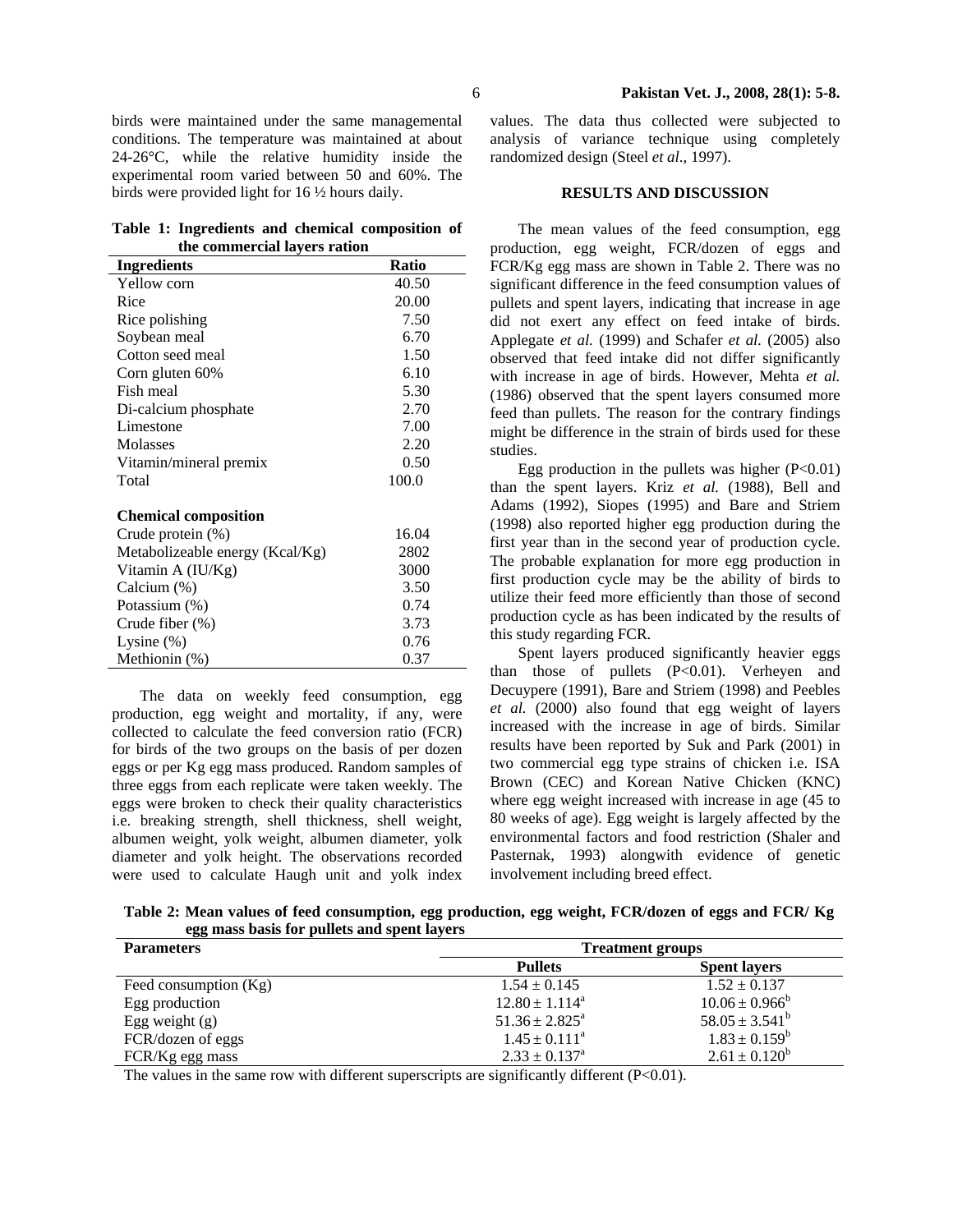Feed conversion ratio based upon per dozen eggs or per Kg egg produced was significantly different (P<0.01) between the pullets and spent layers. Pullets utilized their feed more efficiently than spent layers. Haq *et al.* (1997) also found that FCR values of layers during the first production cycle was better than in the second production cycle. As FCR values are based on the amount of feed consumed and number of eggs produced, the feed consumption of the birds remained unaffected, but egg production of pullets was significantly higher than those of spent layers, therefore, a probable explanation of better FCR values for pullets may be the higher egg production than their counterparts.

Mean values of various egg characteristics viz., shell thickness, breaking strength, egg shell weight, albumen weight, yolk weight, Haugh unit and yolk index are shown in Table 3. The egg shell thickness in pullets was significantly higher than that of spent layers. Bare and Striem (1998) and Suk and Park (2001) also observed that egg shell thickness decreased during the second production cycle than in the first. A probable explanation for thin egg shell in older hens may be lessening of calcium deposition (Bare and Striem, 1998) with the passage of time.

Eggs of the pullets were stronger than those of spent layers. Bare and Striem (1998) also observed that breaking strength decreased progressively with the advancement of age of birds. The strength of egg shell is determined not just by the amount of shell but also by the quality of shell (Roberts, 2004).

The egg shell weight of pullets was lower than spent layers (P<0.01), indicating that egg shell of the pullets was lighter than egg shell of spent layers. Suk and Park (2001) also observed that the egg shell was heavier in older birds. A number of studies have shown that egg shell weight increases as the birds grow older (Ronald *et al.,* 1975; Ronald, 1979; Nys, 1986; Roberts, 2004). So, the reason for heavier egg shells of spent layers might be their production of heavier eggs than those of pullets.

The albumen of the pullet's egg was lighter than the eggs of spent layers. Similarly, Izat *et al.* (1985) and Suk and Park (2001) observed that the albumen weight increased with the increase in age of birds. More albumen weight of the eggs produced by the spent layers in this study may be attributed to their heavier eggs produced with the advancement of age.

Eggs produced by pullets had lighter yolks (P<0.01) than those of spent layers. Suk and Park (2001) also found that the yolk weight increased with increase in age of the birds. Applegate *et al.* (1999) observed that the eggs of older hens contained proportionately more yolk. The results also depicted that weight of the eggs greatly influenced the yolk weight. A probable explanation for more yolk weight in spent layers might be heavier eggs produced by the birds during the second production cycle.

Pullet eggs exhibited higher values of Haugh unit than those of spent layers. However, yolk index did not differ between birds of the two groups (P>0.05). Izat *et al*. (1985) and Verheyen and Decuypere (1991) also found that Haugh unit values decreased with increase in age of birds. Many factors have been reported to affect Haugh units such as storage time, temperature, age of birds, strain, nutrition and disease (Toussant and Latshaw, 1999).

Cost of feed incurred on pullets and spent layers were Rs. 5418 and 5369, respectively, during the experimental period. Whereas, the miscellaneous cost including cost of labour, electricity, litter, disinfections, medications and vaccination summed up as Rs. 500. Thus, the total calculated cost was Rs. 5918 and 5869 in the respective groups. The pullets and spent layers produced 3072 and 2414 eggs, respectively during the experimental period. These eggs were sold at the rate of Rs. 40 per dozen. The income from the eggs produced during the experimental period was Rs. 10240 and 8039 for the two groups indicating that pullets fetched more profit (Rs. 4821) than spent layers (Rs. 2670).

| <b>Parameters</b>            |                              | <b>Treatment groups</b>  |  |
|------------------------------|------------------------------|--------------------------|--|
|                              | <b>Pullets</b>               | <b>Spent layers</b>      |  |
| Shell thickness (mm)         | $0.40 \pm 0.014^a$           | $0.37 \pm 0.011^{\circ}$ |  |
| Breaking strength $(Kg/cm2)$ | $2.38 \pm 0.162^a$           | $1.33 \pm 0.097^b$       |  |
| Egg shell weight $(g)$       | $8.71 \pm 0.618^{\circ}$     | $10.58 \pm 0.899^b$      |  |
| Albumen weight $(g)$         | $33.02 \pm 1.651^{\circ}$    | $37.22 \pm 1.973^b$      |  |
| Yolk weight (g)              | $15.25 \pm 1.312^{\text{a}}$ | $18.53 \pm 1.612^b$      |  |
| Haugh unit                   | $92.77 \pm 2.783^{\circ}$    | $86.46 \pm 3.199^b$      |  |
| Yolk index                   | $0.52 \pm 0.037$             | $0.49 \pm 0.031$         |  |

**Table 3: Mean values of egg quality characteristics of pullets and spent layers** 

The values in the same row with different superscripts are significantly different (P<0.01).